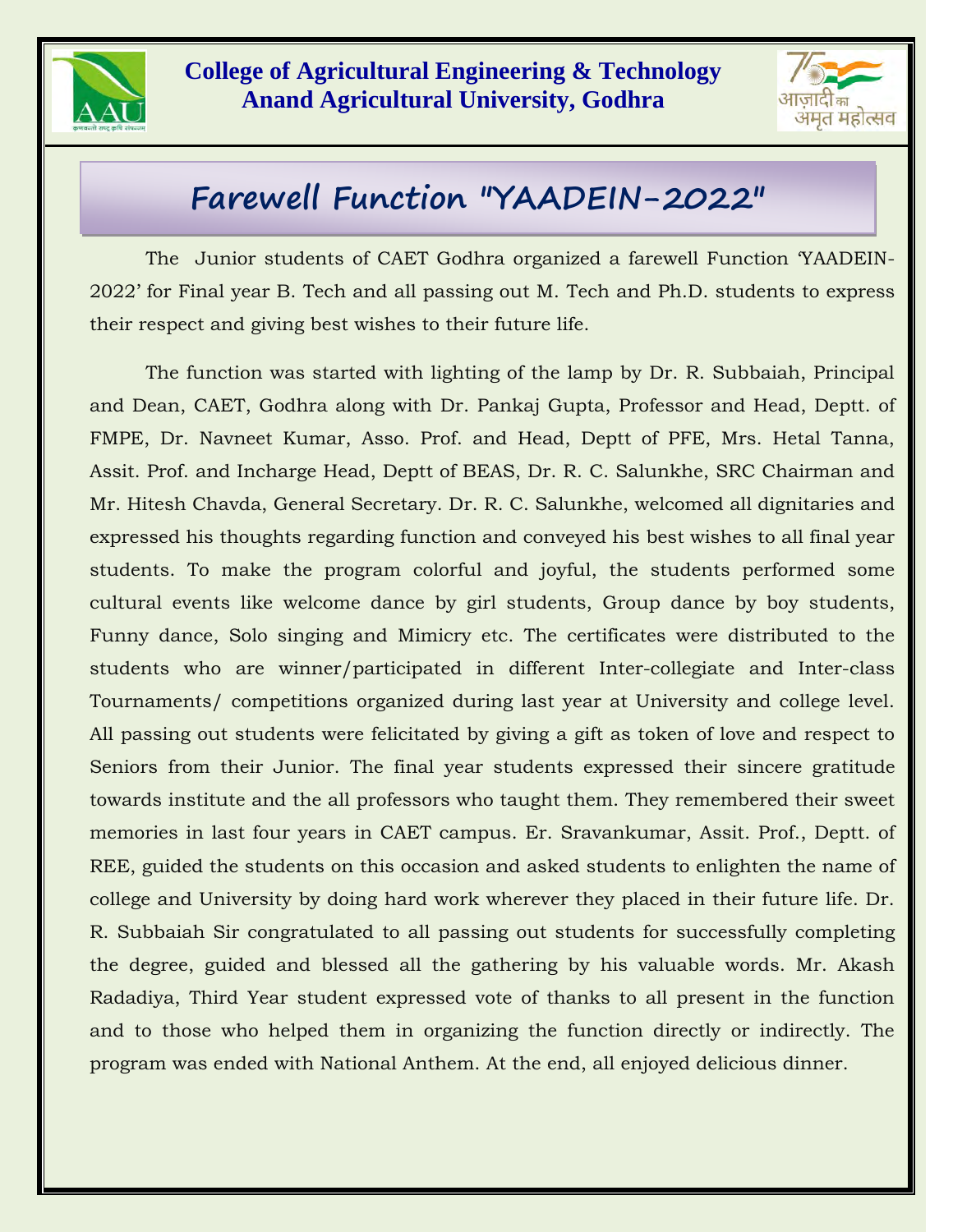## **Glimpses of Farewell Function "YAADEIN-2022"**